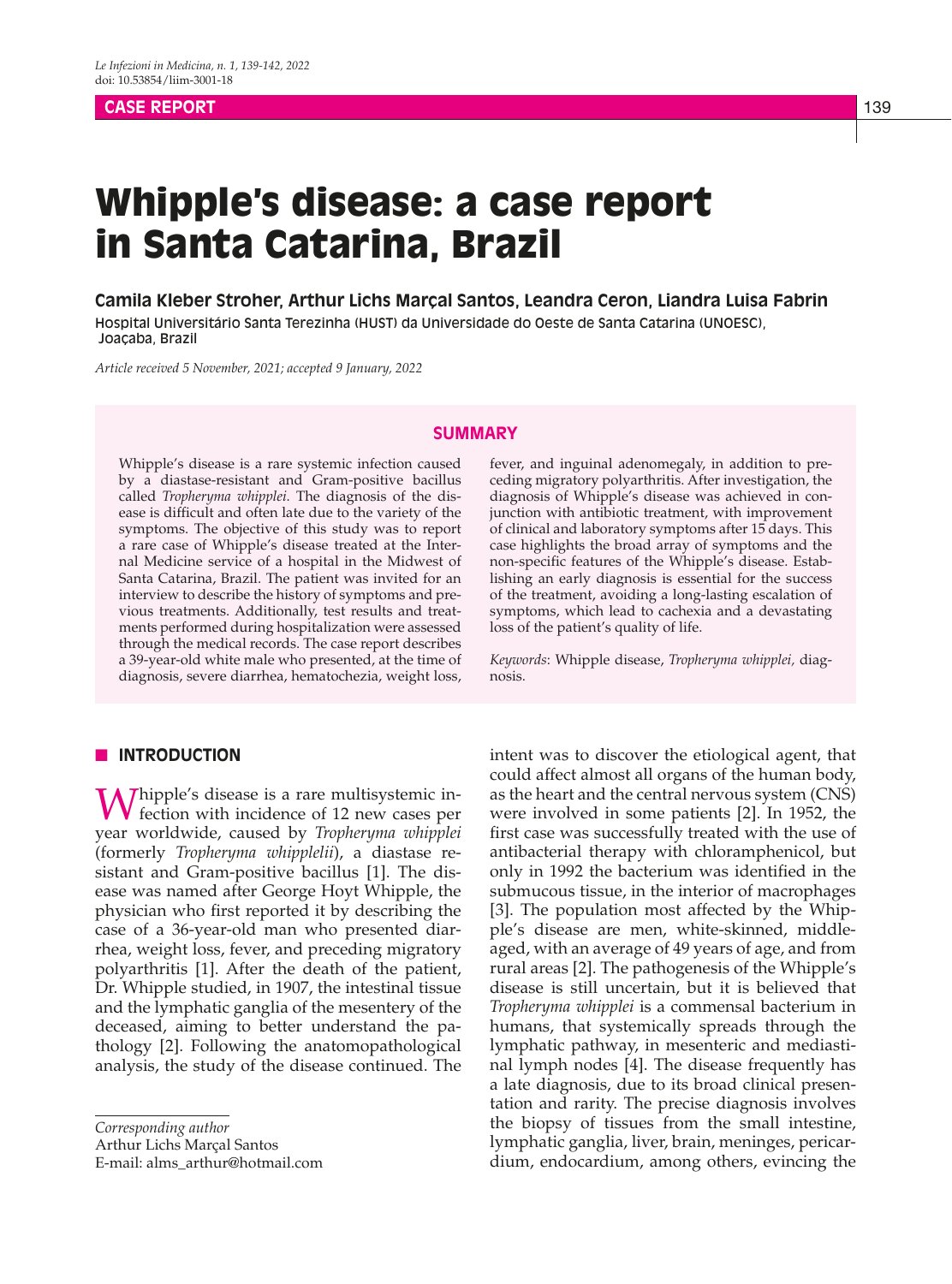systemic nature of the pathology. In most cases, antibiotic treatment and nutritional recovery lead to the normalization of these alterations. However, relapses are recurrent after the withdrawal of antibiotics and even during treatment [2].

## **n** CASE REPORT

The case report consisted of a patient diagnosed with Whipple's disease at Santa Terezinha University Hospital (Hospital Universitário Santa Terezinha, HUST), a hospital in the Midwest of Santa Catarina, Brazil. The patient was under the care of the authors during his hospital admission, from December of 2020 to January of 2021. This study was approved by the local Ethics Committee in Research under the protocol number 45078021.0.0000.5367. Patient data were obtained in two stages. The first stage consisted of a direct interview with the patient to collect the chronology of the symptoms and therapeutic approaches attempted before the identification of the etiologic agent. The second stage consisted in the assessment of test results in the medical records and the hospital's digital system. The interview was performed in the patient room, after proper clarification about the research and signing the free and informed consent form. The second stage data were collected in the hospital. The information collected from the medical records and digital system were laboratory and imaging test results and anatomopathological reports. This study describes the case of a 39 years old white male. The patient was referred to the HUST Oncology Department in December of 2020, due to the identification of bilateral inguinal lymphadenomegaly that manifested approximately two months earlier. By the moment of the medical consultation, the patient had liquid, voluminous, and explosive diarrhea, with an average of eight daily episodes, associated with abdominal distension, hematochezia, and loss of 22 kg over the previous six months. Concerning the patient's medical history, he reported that in 2016 he started to experience arthralgia, stiffness, and edema in the knee, ankle, wrist, and proximal interphalangeal joints, all of which were declining in frequency and intensity since admission to the hospital. In 2017, the patient started to suffer from daily dry cough, similar to an allergic symptom, high fever at night (38.5°C - 40°C) and muscle weakness, mainly at night. He was treated with benzathine benzylpenicillin (trade name Benzetacil) in intervals of 20 days for two months, prescribed by an infectious disease specialist, due to a suspicion of rheumatic fever. After temporary improvement, in April 2020 the patient started to experience with explosive diarrhea associated with asthenia. These events happened, on average, eight to ten times a day, accompanied by hematochezia and anorexia. He was admitted to the hospital for hydration and transfusion of erythrocyte concentrate. In October of the same year the patient had already lost 20 kg, alongside the development of bilateral adenomegaly in the inguinal fossae. In December 14, 2020, the patient was admitted to HUST. In the occasion, he was examined by computed tomography (CT) scan of the abdomen followed by the surgical excision of lymph node samples for biopsy and anatomopathological examination. After that, the patient was discharged home. CT examination identified enlarged and clustered lymph nodes in the region of the vena cava and portal vein, in the retroperitoneal area, and close to mesenteric vessels and peritoneum. The excisional biopsy of two right inguinal and two retroperitoneal lymph nodes was performed by an experienced surgeon, and the samples were analyzed by a pathologist using the frozen section method. Slide analysis of all four lymph nodes was negative for malignancies, with a large quantity of foamy macrophages. Anatomo-pathological analysis of the excised lymph nodes was performed by the same pathologist. This analysis included two lymph nodes from the right inguinal region (the largest one measuring 1,2x1.0x1.0 cm) and seven lymph nodes of the retroperitoneal region (the largest one measuring 1.5x1.0x1.0). All presented cystic spaces and a high quantity of foamy macrophages containing cytoplasmatic granules positive for periodic acid-Schiff (PAS) and negative for Ziehl-Neelsen staining, which is consistent with Whipple's disease [5]. Cuts were also examined for fungi and acid-alcohol-fast bacilli (AAFB), returning negative results. When the diagnosis was achieved, the patient was cachectic, jaundiced, with hyperpigmentation of the facial skin, and purpura in the lower limbs. In December 28, 2020 the patient was hospitalized at HUST, with care provided by the gastroenterology team. Two hemoculture samples and one uroculture sample were collected, with negative results for *Tropheryma whipplei*.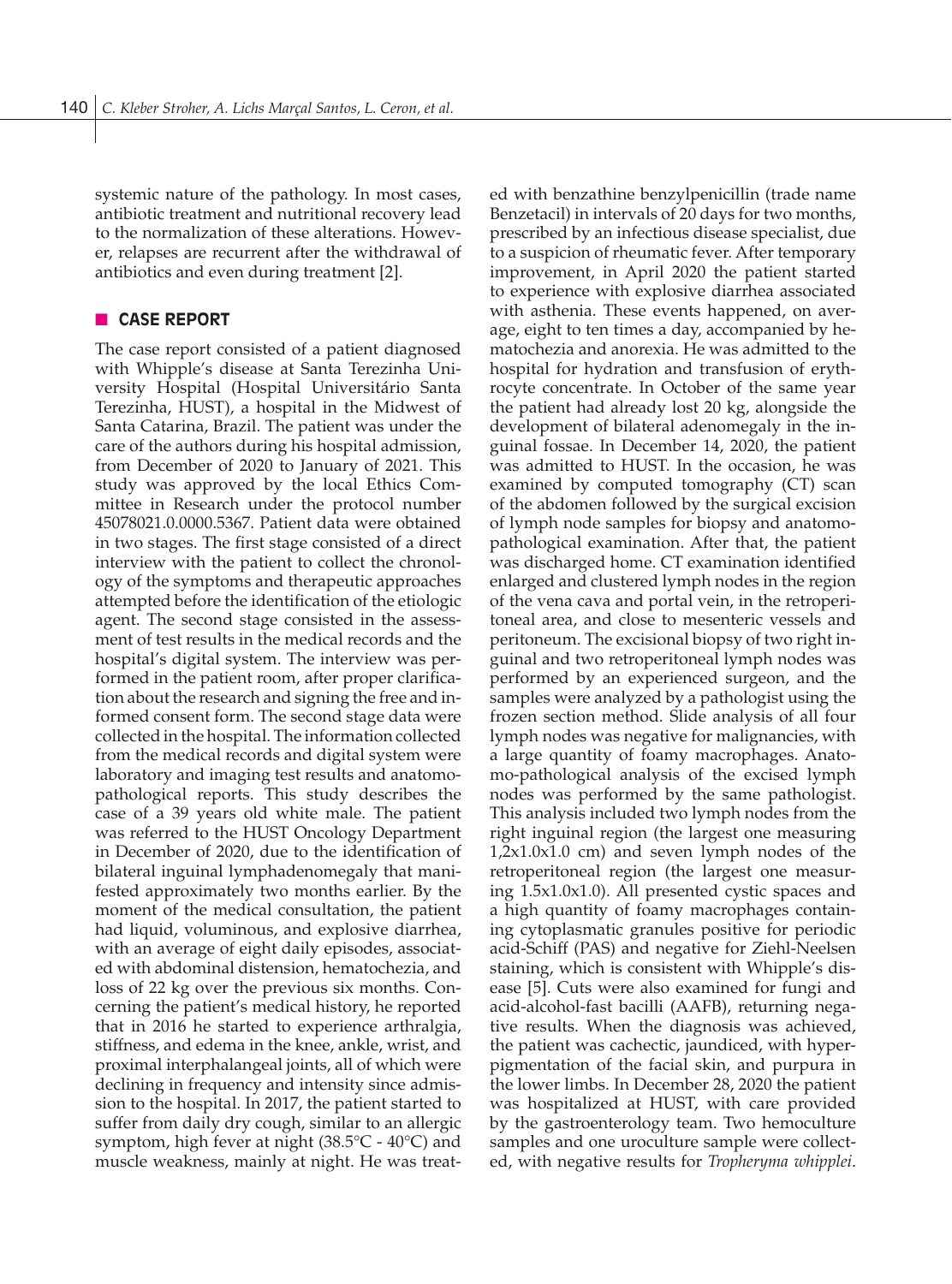In order to investigate whether the cerebrospinal fluid or the CNS were infected, lumbar puncture was performed and the material was subjected to specific investigation for *Tropheryma whipplei*, returning negative results. In the same period, no alterations were identified by transthoracic echocardiogram. The patient remained in the HUST Medical Clinic sector, treated with 2 g/day of intravenous ceftriaxone for two weeks. During the hospitalization period the patient suffered from diarrhea with hematochezia in the first seven days, which reversed after treatment. The patient was discharged to ambulatory care as he showed improvements with this first treatment. Oral sulfamethoxazole/trimethoprim 800/160 mg twice a day was prescribed for the maintenance phase, with orientation to maintain this treatment for 12 months. The patient is currently receiving followup care. With the pharmacological treatment, he had no relapses and remains asymptomatic.

## **n** DISCUSSION

Whipple's disease is a rare systemic disorder caused by a Gram-positive bacterium named *Tropheryma whipplei* [6]. The bacteria are found in soil and sewers, and also in the gastric acid, saliva, and small intestine of infected individuals, where they can persist commensally without causing the disease, as some infected patients may develop enough immune response to avoid it [4, 6]. The global incidence is estimated to be around 12 new cases per year [1]. Despite the scarce evidence, male individuals are more susceptible to the disease, which can be related to a predisposition associated with the X gene in addition to the greater proportion of men working in rural areas. People with white skin color are also more susceptible, and the average age of onset is 49 years old. Start of symptoms and diagnosis usually happen around 7.5 years after infection [7]. Clinical manifestations are diverse, as the bacteria can infect different tissues. In the classic symptomatology, the Whipple's disease starts with arthralgia, arthritis, fever, and asthenia. In the intermediate phase, it might include diarrhea, weight loss, and, in the final stage, impairment of the nervous system, eyes, and heart [4]. Comparing the stages of the disease with the case in discussion, at the age of 34 the patient started to show symptoms similar to rheumatoid arthri-

tis, especially with arthralgia, morning stiffness, and edema in the articulations, making he seek treatment with a rheumatologist. In 90% of the cases, the first symptom of the Whipple's disease is arthritis in the knees, ankles, and wrists [4]. The patients are generally diagnosed with a rheumatic disease and treated with immunosuppressants, which may favor the spread of the disease. After six months, non-specific symptoms such as daily dry cough similar to an allergy, high fever at night  $(38.5^{\circ}C - 40^{\circ}C)$ , and muscle weakness mainly at night made the patient seek medical assistance one more time. These symptoms were controlled with benzathine benzylpenicillin, even though diagnosis for Whipple's disease was still absent. Four years after the onset of the symptoms, the patient started to suffer from diarrhea of medium intensity, with 8-10 evacuations per day, alongside hematochezia, anorexia, and asthenia. It is known that the most prominent symptoms are gastrointestinal, such as diarrhea, abdominal pain, and steatorrhea, accompanied with anorexia, hepatosplenomegaly, and poor absorption, evolving to severe weight loss [1]. The malabsorption syndrome is a consequence of the small intestine being the main target of the bacteria. In the case being discussed, the malabsorption syndrome lasted for more than six months, leading to a significant weight loss, of nearly 20 kg. As *Tropheryma whipplei* has affinity with the lymph node tissue, the patient showed bilateral inguinal adenomegaly by the end of the second semester of 2020. Because of that, the patient was referred to the HUST Oncology Department, where a biopsy was performed and the diagnosis for bacterial infection was confirmed.

The protocol for the identification CNS infections was applied during hospitalization, because in 45% of the cases the third most frequent manifestation of the disease are cognitive disorders, impairment of ocular movements, myoclonia, hypothalamic alterations, seizures, and focal neurological impairments [4]. No CNS alterations were reported in this clinical case.

In the moment of hospitalization, the patient showed facial hyperpigmentation. It is known that skin injuries, lymphadenopathy, anemia, pancytopenia, skin hyperpigmentation, uveitis, vitritis, papilledema, endocarditis, among others, are observed in late stages [6].

Some non-specific laboratory findings might